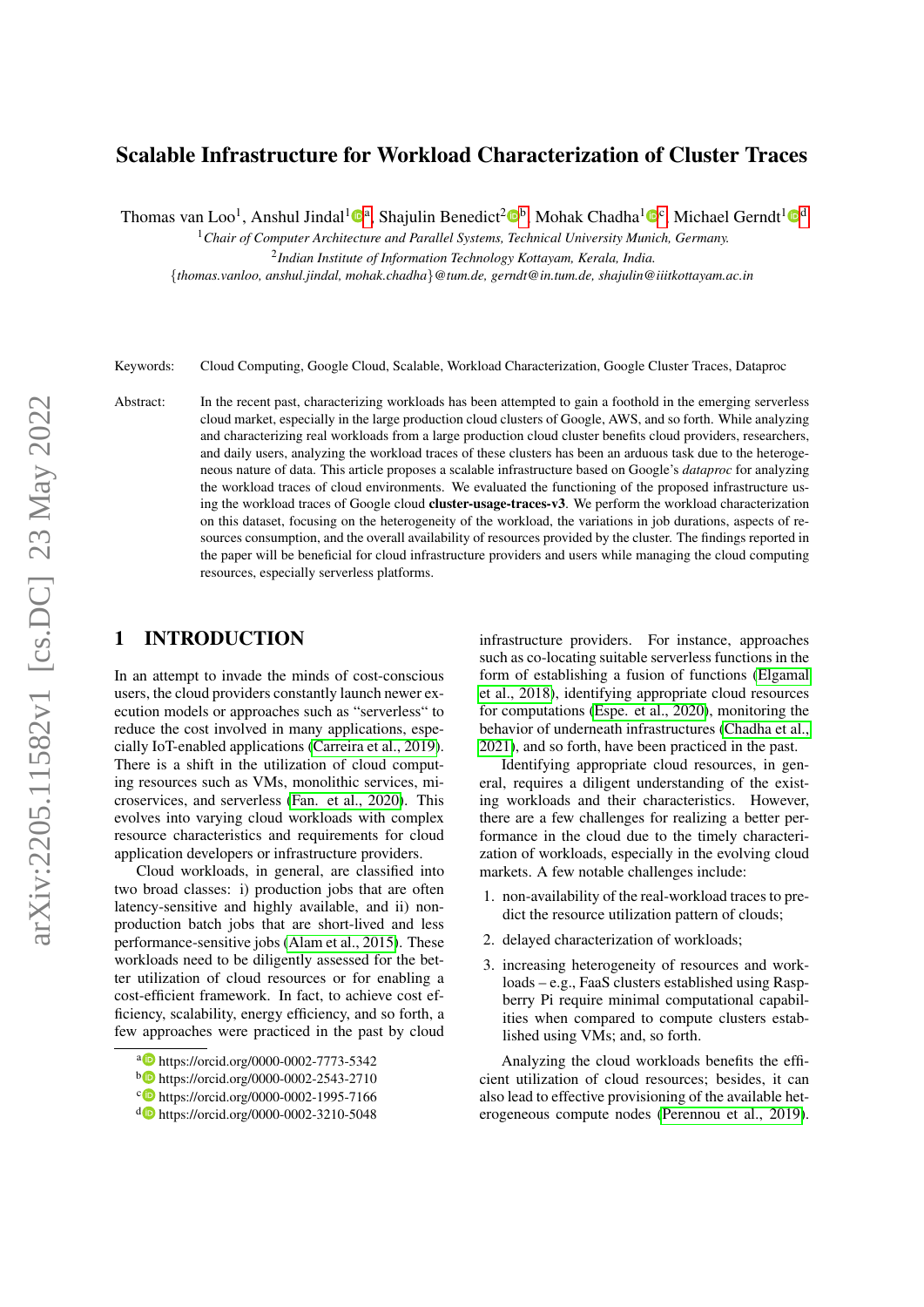Accordingly, leading cloud providers delivered their workload traces for further workload characterization and analysis – i.e., Google exposed the traces of workloads carried out at the Borgs' workload for analyzing the cloud resources [\(Wilkes, 2011;](#page-8-7) [Wilkes, 2020a;](#page-8-8) [Wilkes, 2020b\)](#page-8-9); Microsoft's Azure constantly updated the traces of its workloads for researchers [\(Cortez et al., 2017\)](#page-8-10); Alibaba distributed the CPU utilization of VM workloads of its datacenter [\(Guo et al., 2019\)](#page-8-11); and, so forth. Although traces are available for further analysis and actions, the existing methods are either not capable of handling larger data traces or inappropriate to handle the heterogeneous nature of workloads.

In this article, a scalable workload characterization infrastructure based on Google's "Dataproc" is proposed [\(GoogleCloud, 2016b\)](#page-8-12). The infrastructure is laid on a spark-based cluster such that the *BigQuery* clients of the architecture analyze the real workload traces of clouds. Experiments were carried out using Google cluster-usage traces v3 at our established scalable infrastructure [\(Wilkes, 2020a;](#page-8-8) [Wilkes,](#page-8-9) [2020b\)](#page-8-9). In addition, the traces were analyzed from three perspectives: i) analyzing the heterogeneity of the workload traces of the Borg's cluster; ii) characterizing the long or short cloud workloads; evaluating the resource consumption of tasks; and, iii) examining the utilization of cloud resources.

Paper Organization: Section [2](#page-1-0) discusses the existing research works in the workload characterization domain; Section [3](#page-1-1) explains the details of the proposed scalable architecture; Section [4](#page-2-0) illustrates the experimental results and associated discussions; and, finally, Section [5](#page-7-0) expresses a few outlooks on the work.

# <span id="page-1-0"></span>2 RELATED WORK

Cloud has remarkably marked its footprints in several research domains, surpassing from IoT to HPC domains [\(Carreira et al., 2019\)](#page-8-0). A few research works have been practiced in the past to effectively utilize the cloud resources for varying domains in datacenters and industrial cloud infrastructures. Characterizing cloud workloads has been considered to benefit cloud providers/users due to the cost-effective utilization of resources [\(Kunde and Mukherjee, 2015;](#page-8-13) [Pacheco-Sanchez et al., 2011\)](#page-8-14). Since the first release of the workload trace of a Borg cluster in 2010 [\(Hellerstein, 2010\)](#page-8-15), the cloud community has endeavored to inspect the cloud workload traces in varied fashions to reap in the ultimate insights of the clouds and workload distributions.

Researchers in the past have analyzed a month-

long trace of the single cluster in Google's Borg to study the heterogeneity and dynamicity of the workloads [\(Reiss et al., 2012;](#page-8-16) [Rasheduzzaman et al., 2014;](#page-8-17) [Minet et al., 2018\)](#page-8-18). Authors of [\(Reiss et al., 2012\)](#page-8-16) studied the challenges due to the inclusion of heterogeneous workloads and inefficient resource scheduling aspects of cloud resources. A few authors attempted to apply machine learning algorithms to assess the workloads of traces. For instance, the authors of [\(Alam et al., 2015\)](#page-8-2) and [\(Gao et al., 2020\)](#page-8-19) have utilized the data traces to predict the workload requirements when executed on the cloud environments. The authors clustered the cloud workloads of similar patterns after developing a machine learning model.

The dataset, we analyze in this work [\(Wilkes,](#page-8-8) [2020a;](#page-8-8) [Wilkes, 2020b\)](#page-8-9), was released in April 2020. The main addition to the third google cluster trace compared to the second was the tracing of 8 separate clusters spread out through North America, Europe, and Asia instead of the measurements of a single cluster as provided in the second trace. Furthermore, three additions have been made to the properties recorded: CPU usage information histograms are provided every 5 minutes instead of the previous single point sample. Alloc sets were equally introduced to the third trace, which was not present in the 2011 dataset. Lastly, job-parent information for master/worker relationships, such as MapReduce, has been added. It is also worth noting that at approximately 2.4TiB of data, this trace is far more significant than the previous recordings. Due to its size, the third trace has only been made publicly available in Google's cloud data warehouse, BigQuery [\(GoogleCloud, 2016a\)](#page-8-20).

In previously existing approaches, the analysis has been executed on a single machine or has not considered the recent cloud data traces. Thus, this work proposed the scalable workload characterization environment to evaluate the cloud workloads.

# <span id="page-1-1"></span>3 INFRASTRUCTURE

To handle large volume of cloud workload traces and analyze the characteristics of them, we proposed a scalable environment consisting of Dataproc<sup>[1](#page-1-2)</sup> from the Google cloud. The proposed scalable infrastructure paved way for efficient data analytics processing much faster than the other approaches. A high level overview of the proposed infrastructure and work-flow is shown in Figure [1.](#page-2-1) The important entities that are available in the proposed scalable architecture and their functionalities are described in the following

<span id="page-1-2"></span><sup>1</sup>https://cloud.google.com/dataproc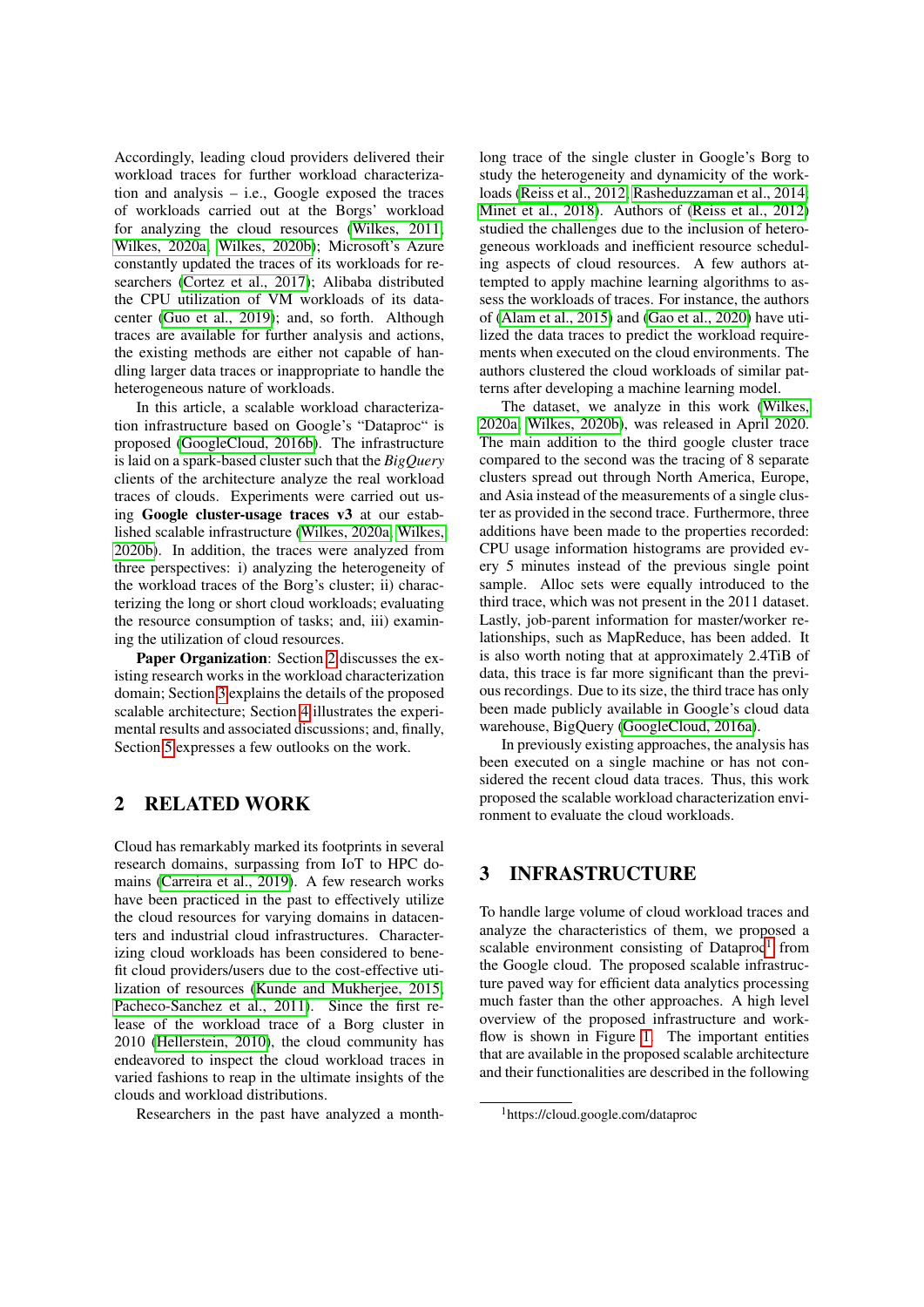<span id="page-2-1"></span>

Figure 1: Scalable Infrastructure based on Google Cloud Dataproc for Workload Characterization

subsections.

## 3.1 YARN-Cluster

To cope with the evolving range of cloud workload traces, we included Yet Another Resource Negotiator (YARN) cluster in the architecture using Google's "Dataproc" component. YARN, in general, can handle big data for analytics purposes. It is lightweight due to the metadata model of establishing clusters. Firstly, a YARN (Yet Another Resource Negotiator) based spark cluster is created using the Dataproc. This cluster consists of one master node and "n" worker nodes, where n is equal or greater than 2. The master node manages the cluster, creating multiple executors within the worker nodes. These executors are responsible for running the tasks in parallel. The type of the virtual machine used for the master and worker nodes can be specified along with the necessary libraries required for the job while creating a cluster. Once the cluster is created, the libraries are installed automatically and are configured to be linked with external *Storage Units* which the executors use.

## 3.2 Storage Units

The proposed scalable architecture includes external storage units – e.g., google cloud storage buckets – for processing the workload traces. These storage units are responsible for performing intermediate data staging while executing the tasks. In most cases, these are required for executing the analysis tasks.

## 3.3 Job Submissions

Analyzing cloud workload traces is carried out by submitting the jobs to the scalable infrastructures via the job submission portal. The Job Submission portal is designed using PySpark or Spark-based job description system connected with the BigQuery component. The primary purpose of including the Big-Query component in the system is to enable the executors to access data directly from the BigQuery. In doing so, the users could view or utilize the environment to further process traces. Additionally, the Job Submission portal is designed to establish an autoscaling feature of worker nodes to make the analysis of workloads scalable.

### 3.4 Dataset Access

A more appropriate dataset with suitable cloud workload information is crucial for characterizing the cloud jobs. The proposed scalable architecture applied the most recent Google Cluster-Usage traces v3 for the characterization of the clouds. Accessing cloud traces in the proposed scalable architecture is handled through the BigQuery-based serverless platform. In general, BigQuery is a fully-managed, serverless data warehouse that enables scalable, costeffective and fast analysis over petabytes of data. It is a serverless Software-as-a-Service (SaaS) that uses standard SQL by default as an interface [\(Google-](#page-8-20)[Cloud, 2016a\)](#page-8-20). It also has built-in machine learning capabilities for analyzing the dataset capabilities. There are various available methods to access data within BigQuery, including a cloud console, a command line tool and a REST API. In this work, we preferred BigQuery API client library based on Python due to the inherent capabilities of processing machine learning features.

## <span id="page-2-0"></span>4 RESULTS

In this section, we first discuss the workload characterization from four different aspects: i) Heterogeneity of collections and instances ([§4.1\)](#page-2-2), ii) Jobs' duration characterization ([§4.2\)](#page-4-0), iii) Tasks' resources usage ([§4.3\)](#page-5-0), and iv) Overall cluster usage ([§4.4\)](#page-6-0).

## <span id="page-2-2"></span>4.1 Heterogeneity of properties

This part of the analysis is focused on the heterogeneity of the properties within the CollectionEvents and InstanceEvents tables, as well as examining and visualizing the quality of the dataset. We will go property by property, commencing with those that are common within both tables ([§4.1.1\)](#page-2-3), then the ones specific to CollectionEvents ([§4.1.2\)](#page-3-0) and lastly specific to InstanceEvents ([§4.1.3\)](#page-4-1).

#### <span id="page-2-3"></span>4.1.1 Common Properties

We begin by examining the total amount of collections and instances submitted throughout the trace period to gain a broader overview of the spectrum of the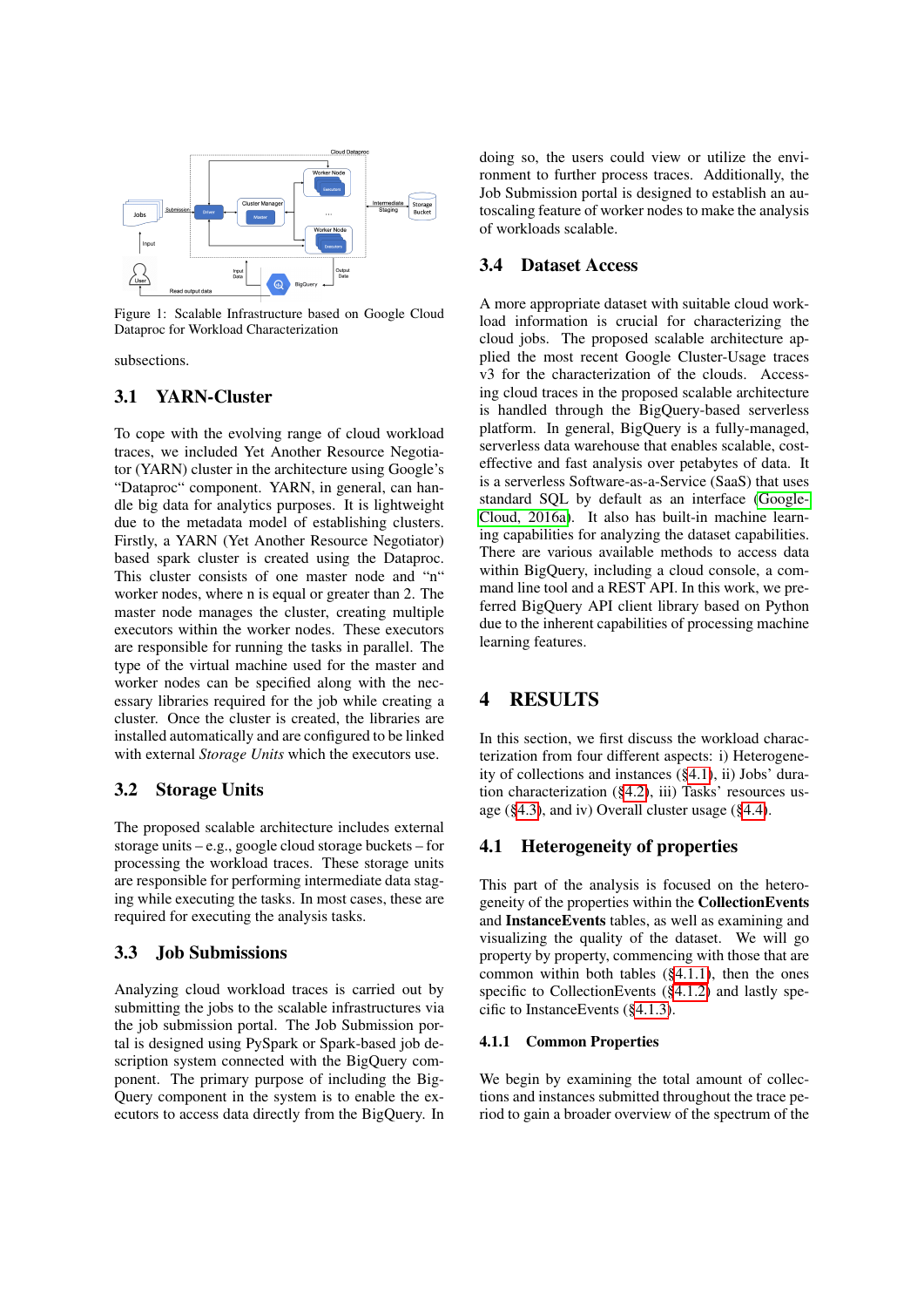<span id="page-3-1"></span>Table 1: Occurrences of collection scheduling classes.

| <b>Tier</b>              | Percentage of all jobs |
|--------------------------|------------------------|
| Free                     | 1.6%                   |
| <b>Best-effort Batch</b> | 9.1%                   |
| Mid                      | 3.8%                   |
| Production               | 85.2%                  |
| Monitoring               | $0.3\%$                |

tables. There are a total of approximately 20.1 million rows in the CollectionEvents table, which represent events that occur on the roughly 5.2 million unique *collection\_id*'s present. Over 99% of these are jobs, with roughly 36 thousand alloc sets. The InstanceEvents table comprises roughly 1.7 billion rows, which represent the number of instances spread out over the 5.2 million collections. Approximately 87% of the instances are tasks and roughly 13% alloc instances. We further investigate the distribution of the occurrences of the different event types throughout the dataset. The count for each type in the table is displayed in Figure [2a.](#page-4-2)

From Figure [2a](#page-4-2) we can see that, the most common events are *SUBMIT*, *ENABLE*, *SCHEDULE*, *FINISH* and *KILL* which were to be expected. As an additional step, we count the number of collection events that are associated with these events per day (excluding *ENABLE* as this is comparable to *SCHEDULE* in this context). Figure [3a](#page-4-3) shows the result. We find from the result that: (1) the number of scheduled collections shows a certain periodicity to an extent as every 14 days, the count falls for several days. (2) Collections are frequently killed, far more often than they finish normally. (3) During the last nine days of the trace, there was a surge of activity, with almost double the amount of submitted and scheduled collections.

Collections and instances are equipped with a *priority* property: a small integer, with higher values indicating higher priorities. Those with more significant priorities are given preference for resources over those with smaller priorities. The values can be subcategorized into 5 tiers and the distribution of jobs within these 5 tiers is shown in Table [1,](#page-3-1) with the production tier as the clear majority.

As with the event types, we display the number of events associated with each priority tier for each day. We can see in Figure [3b,](#page-4-3) the production and best-effort batch tier jobs follow the same trends as the event types throughout the trace, contrary to the free, mid, and monitoring tier jobs, which show no discernible patterns.

The last property common to both tables is *alloc collection id*, the id of the alloc set that hosts the job, or empty if it is a top-level collection. Upon investigating this property, we found roughly 97.7% of

Table 2: Occurrences of  $max\_per\_machine$  values.

<span id="page-3-2"></span>

| <b>Max per Machine</b> | Count |
|------------------------|-------|
|                        | 35150 |
|                        | 289   |
| 10                     |       |
|                        |       |

Table 3: Distribution of values for *vetical scaling*

<span id="page-3-3"></span>

| <i>vertical_scaling value</i> | <b>Percentage of Jobs</b> |
|-------------------------------|---------------------------|
| Setting Unknown               | $0.0\%$                   |
| Off                           | 6.8%                      |
| User-Constrained              | 66.6%                     |
| <b>Fully Automated</b>        | 26.6%                     |

jobs to be top-level collections and a mere 0.3% to be hosted by alloc sets.

#### <span id="page-3-0"></span>4.1.2 CollectionEvents – Specific Properties

The first property we examine that is unique to CollectionEvents is *parent collection id*, the ID of the collection's parent or an empty value if it has none. We found that approximately 64% of all collections had parent ID, indicating that most collections are related to others.

The next distribution we investigate is that of the *max per machine*, the maximum number of instances from a collection that may run on the same machine. About 99% of all collections do not have a constraint in this regard. For the remaining 1% with a *max per machine* value, there are four unique values that exist in the table. These values and their counts are displayed in Table [2.](#page-3-2)

From these occurrences, we can see that should a collection come with a constraint for instances running on a single machine, around 99% of the time, it will be limited to 1 instance per machine. Similar to the previous property, *max per switch* displayed similar tendencies, with over 99% of collections not having any constraints. The few that had a value for this field amounted to 21 unique values ranging from 1 to 104. 99% of these collections were limited to one instance per switch.

Users have the option of enabling *vertical scaling* when submitting a job, allowing the system to decide how many resources are required autonomously. The dataset displays this information via four unique values in this field. Table [3](#page-3-3) shows the result of the examination of the distribution of the values for *vertical scaling*. We see that most users have enabled vertical scaling, most of which are bound by userspecific constraints. We assume the constraints are widely used to ensure cost-effectiveness when consuming cloud resources.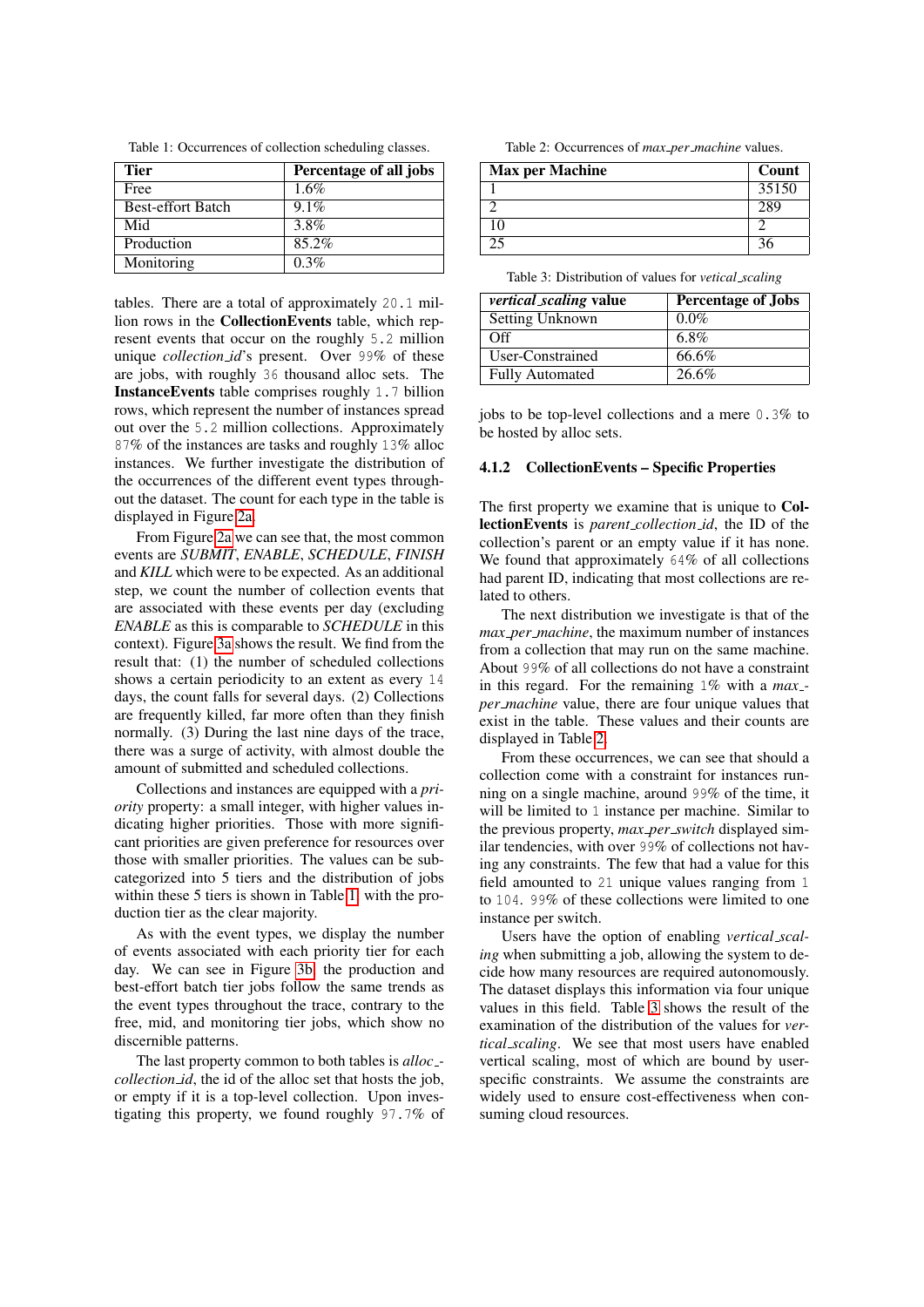<span id="page-4-2"></span>



(a) CollectionEvents table (b) InstanceEvents table Figure 2: Number of occurrences of different event types within two major types of tables.

<span id="page-4-3"></span>

(a) Occurrences of *SUBMIT*, *SCHEDULE*, *FINISH* and *KILL* events in CollectionEvents per day.



(b) Counts of events associated with the 5 priority tiers per day.

Figure 3: Occurrences of events during the course of trace collection time.

<span id="page-4-4"></span>Table 4: Distribution of job sizes in terms of tasks per job.

| <b>Number of Tasks</b> | <b>Number of Jobs</b> |  |  |
|------------------------|-----------------------|--|--|
|                        | 4,067,109             |  |  |
| $2 - 10$               | 906,736               |  |  |
| $11 - 100$             | 149,516               |  |  |
| $101 - 1000$           | 72,984                |  |  |
| $1001 - 2000$          | 7.715                 |  |  |
| > 2000                 | 9,606                 |  |  |

#### <span id="page-4-1"></span>4.1.3 InstanceEvents – Specific Properties

We begin the **InstanceEvents** specific properties by analyzing the *instance index* column, which indicates the position of an instance within its collection. Using this information, we can determine variations in the number of tasks within jobs. The maximum value in the table for this field is 97,088. In Table [4,](#page-4-4) we display the job size distribution in terms of tasks per job, separated into 6 bins. We can see that jobs primarily have several tasks under ten and rarely over 1000.

Furthermore, we examine the *machine id* property that provides the ID of the machine an instance was scheduled on. We found that roughly 51.9% of all instances had been scheduled on a machine, while the remaining 48.1% are yet to be scheduled.

### <span id="page-4-0"></span>4.2 Job Duration Characterization

In this section, we first discuss the overall characterization of short and long job's durations and their suc-

Table 5: Success rates of jobs in all the tiers.

<span id="page-4-7"></span>

| <b>Final State</b> | Free    | <b>BEB</b> | Mid   | Prod. | Monit.  |
|--------------------|---------|------------|-------|-------|---------|
| KILL.              | 49.2%   | 58.9%      | 49.5% | 76.5% | $9.2\%$ |
| <b>FINISH</b>      | 47.4%   | 36.9%      | 48.9% | 23.1% | $4.4\%$ |
| FAIL.              | $3.4\%$ | 4.2%       | 1.6%  | 0.4%  | 81.3%   |
| <b>SCHEDULE</b>    |         |            |       |       | $5.1\%$ |

cess rates ([§4.2.1\)](#page-4-5). Then we analyze the jobs' durations and success rates by priority tier ([§4.2.2\)](#page-4-6). Lastly, we analyze the variations of time spent in different states of a jobs' lifecycle ([§4.2.3\)](#page-5-1).

#### <span id="page-4-5"></span>4.2.1 Overall jobs' durations and success rates

We measure job durations in seconds, the longest possible duration in the dataset being around 2,600,000s seconds (30 Days). Further, we found that roughly 85.3% of all jobs had a duration between 0s and 1000s, only around 0.4% run longer than one day, and a total of 48 jobs runs during the entire trace period. Of the jobs that ran under 1000s, around 60% had a run time under 100s, which is around half of the jobs.

#### <span id="page-4-6"></span>4.2.2 Jobs' durations & success rates by priority

In this section, we analyze the jobs' durations and their success rates by priority tiers. The success rates of jobs in all the tiers is shown in Table [5.](#page-4-7)

free tier: The overall jobs' durations distribution is analogous to the overall distribution, with the run times under, 1000s and the majority of those jobs run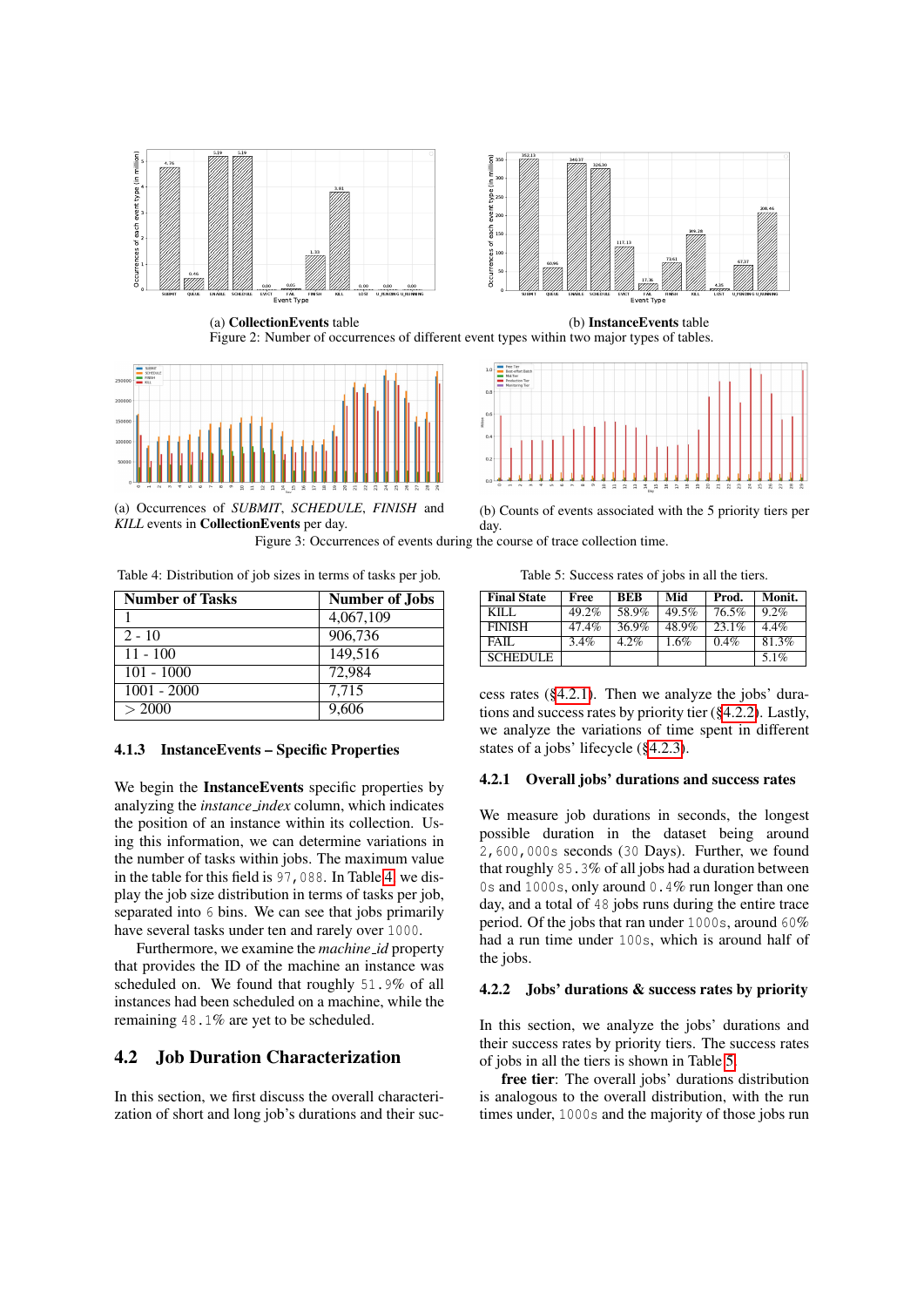under 100. From Table [5,](#page-4-7) we see that the kill to finish ratio is more balanced here, being almost equally distributed.

best-effort batch tier: They showed slightly elevated levels of jobs that ran longer than 1000s in comparison to the overall distribution, yet had no jobs running longer than a day. This is to be expected, as *best-effort batch tier* was conceived for jobs handled by the batch scheduler. The mean run time for *best-effort batch tier* is roughly 7227s. From Table [5,](#page-4-7) we observe that the success rates for *best-effort batch tier* are less evenly spread in comparison to the *free tier*, with a higher KILL rate. This suggests that longer running jobs could be killed more frequently than shorter running ones.

mid tier: They also displayed a similar run time distribution as the overall one, except having a slightly more elevated count of jobs that lasted between 1000s and 2000s. The mean job duration within this category is approximately 6653s. From Table [5,](#page-4-7) the success rate is evenly distributed among FINISH and KILL, a further indication that longer jobs tend to be killed more often than shorter ones.

production tier: They displayed a very similar pattern to the overall free and mid tier distributions, consisting heavily of jobs with runtimes under 1000s and having a mean of about 1885s. This indicates that production jobs, which have the highest priority for everyday use, mainly consist of short-running jobs that ran under 100s. From Table [5,](#page-4-7) contradictory to our previous assumption, production jobs show an apparent tendency to be killed more frequently than not, despite consisting almost exclusively of very shortrunning jobs.

monitoring tier: As expected, with a mean of 42,970s, the runtimes of jobs in the monitoring tier are, on average, the longest of all tiers. The large majority of them ran between 3000s and 4000s, but this group was also the only one with visible counts for runtimes over 50,000s seconds. The success rate for this tier, shown in table [5,](#page-4-7) is characterized by a resounding majority of jobs failing, a clear indication that long-running jobs have a much higher tendency to fail than shorter ones. Some jobs last state were also recorded as SCHEDULE. We expect these jobs ran during the entire trace period without finishing.

#### <span id="page-5-1"></span>4.2.3 Job State Durations

This section analyzes the time spent by jobs in different states, specifically SUBMIT, QUEUE, EN-ABLE, SCHEDULE, UPDATE RUNNING and UP-DATE PENDING. The other four states mark the end of a job's life cycle and do not have a duration. We do this by examining these six states' mean. It is

<span id="page-5-2"></span>

Figure 4: Mean durations of jobs spent in each state.

to be noted that these events are not actually states, but events that trigger transitions between job states; however, by determining the elapsed time between these transitions, we can calculate how much time was spent in the respective state. For this reason, we refer to these events as states in this section.

Figure [4](#page-5-2) shows the mean durations of jobs spent in each state. With around 424,477s, UPDATE RUN-NING is the state with the most extended value by a large margin. The mean values for the other states are barely visible in the comparison graph. We, therefore, display the graph without the value for UPDATE RUNNING in Figure [4,](#page-5-2) allowing a more apt comparison. This state also had the lowest occurrence, having only a count of 20 jobs that ran an update during the trace. Though updates rarely happen, we can conclude that they tend to be much more time costly.

From Figure [4,](#page-5-2) we further see that the secondhighest value is for the QUEUE state. Upon further investigation, we found that the majority of jobs spent under 100s in this state, yet numerous outliers are ranging from over 1000s till a maximum of around 1,200,000s, which explains the higher mean value. We suspect these are jobs in the lower priority tiers that have to remain in queue until higher priority jobs yield compute resources to run on.

From the three remaining states, we conclude that: (1) The time lapses between a job being SUBMIT-TED and either ENABLED or QUEUED is relatively low, which shows the time between submission and eligibility to be scheduled is kept at a minimum. (2) The low mean of ENABLE state signifies that once a job becomes eligible for scheduling, it does not take long for the scheduler to place it compared to the rest of the job's life cycle. (3) When a job needs to be updated, the pending time before the update is performed is meager, unlike the average update time.

### <span id="page-5-0"></span>4.3 Task Resource Usage

In this section, we first analyze the amount of resources that are requested by tasks, which is saved in the *resource request* column of the InstanceEvents table as a structure ([§4.3.1\)](#page-6-1). It represents the maximum CPU or memory a task is permitted to use. Sec-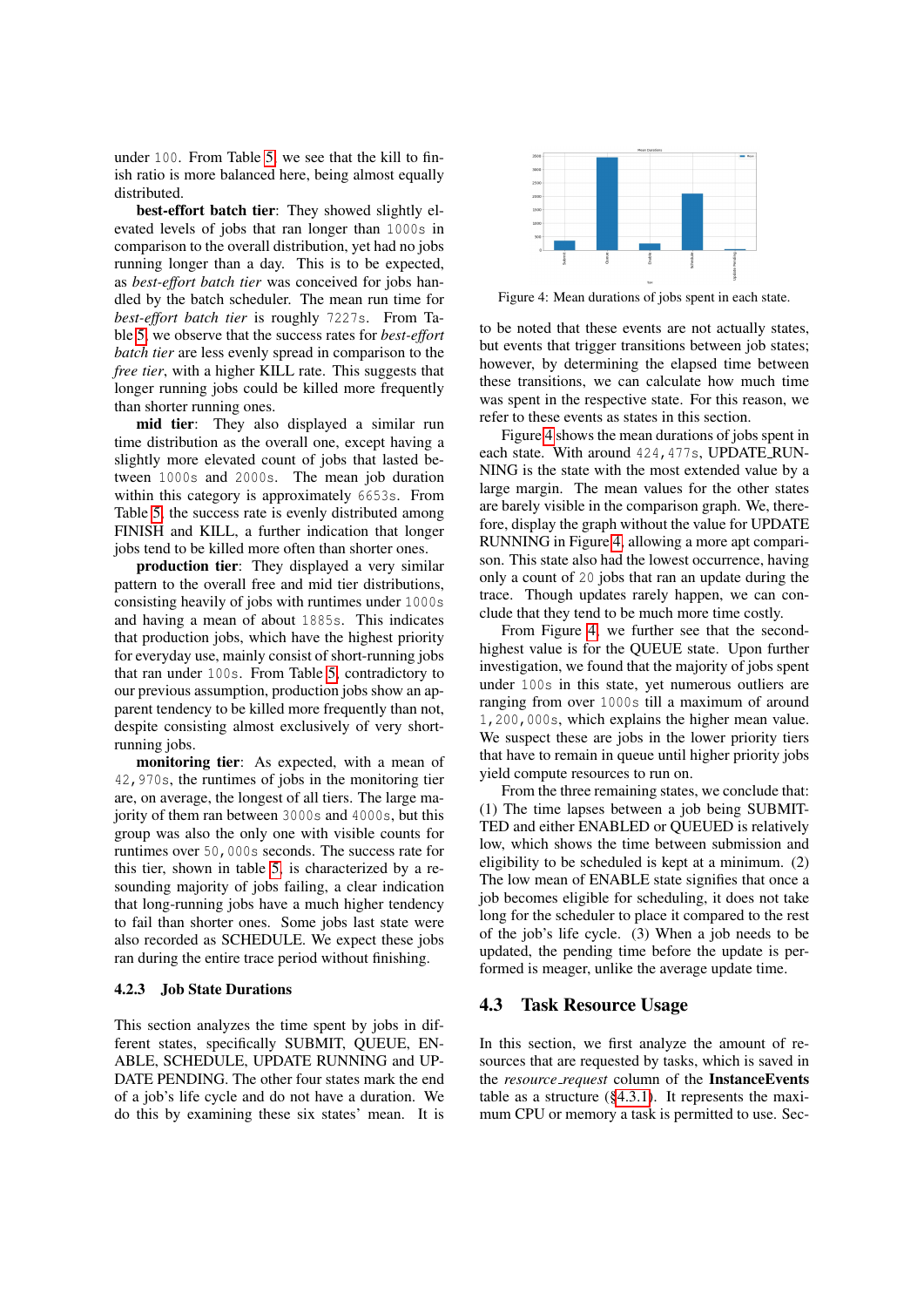<span id="page-6-3"></span>



ond, we analyze the amount of resources consumed by tasks, which is recorded in the InstanceUsage table ([§4.3.2\)](#page-6-2). These two aspects can then be compared to view the general resource requirements for a cluster to handle this type of workload and see if tasks resource limits are adhered to or exceeded.

#### <span id="page-6-1"></span>4.3.1 Resource Requests

We calculate the average resource requests and later usage per day based on this tracing system to accurately compare the resource requests with the average resource usage. We separate the entire trace duration timeline into windows of 5 minutes, giving us 288 windows per day. We then determine the sum of all resource requests per window and calculate the average value of the 288 sums for each day, representing the average request values of that particular day. The result is plotted in Figure [5a.](#page-6-3) The immediate observation is that the average CPU request spikes and reaches its maximum value on day 15. This is interesting, as day 15 is also the day with the minimum job activity in the whole trace period. This could indicate that the job count for that day is so low that the jobs submitted had tasks that were expected to be CPU intensive, causing the allowed number of jobs to be submitted to drop.

#### <span id="page-6-2"></span>4.3.2 Resource Usage

We first determine the average CPU and memory consumption by tasks per day to perform the comparison. The way these values are calculated is analogous to that of the average resource request, the exception being that instead of summing the total amount of requests per trace window, we use the sum of all the average task consumptions recorded in each window. The average value for each day is then given as the average of the 288 usage sums on that day. These average values are shown in Figure [5b](#page-6-3) for both CPU and memory values. Contrary to the resource requests, the average CPU usage does not reach its maximum value on day 15. We expect this abnormality is due to the exception values described previously, where a request value is set to 0, which implies it is not

<span id="page-6-4"></span>

set a limit to the resources it may use on some machines. These values would lead to a higher consumption on some days instead of the average requests, which would be lowered.

## <span id="page-6-0"></span>4.4 Overall Cluster Usage

We perform the overall cluster usage analysis by examining the MachineEvents table to see how many machines are available to the cluster, the rate at which they are added and removed, how many resources are readily available to jobs and how much of those resources are used. We assume the number will remain relatively consistent throughout the trace. The result can be seen in Figure [6,](#page-6-4) confirming our prediction. We can see that the cell we are analyzing has between 9800 and 9850 machines available every day throughout the trace.

We also calculate the normalized sums of the available CPU cores and RAM sizes that these machines provide, comparing with the resource usage of tasks, showing us how much of these are actively used. The comparisons are shown in Figure [7a](#page-7-1) and Figure [7b.](#page-7-1) The units in these graphs are normalized compute units [\(Wilkes, 2020a\)](#page-8-8). The first observation is that the available CPU and memory resources stay consistent, despite the frequent additions and removals of machines per day. Furthermore, as we can see, the average resource consumption by tasks never reaches the full capacity of the cell. The maximum average CPU usage occurs on day nine and uses roughly 60% of the total capacity. For memory, the maximum average usage takes place on day two of the trace and consumes around 70% of the total capacity. Therefore, in general, this cell has around at least 40% of its compute power lying idle daily and at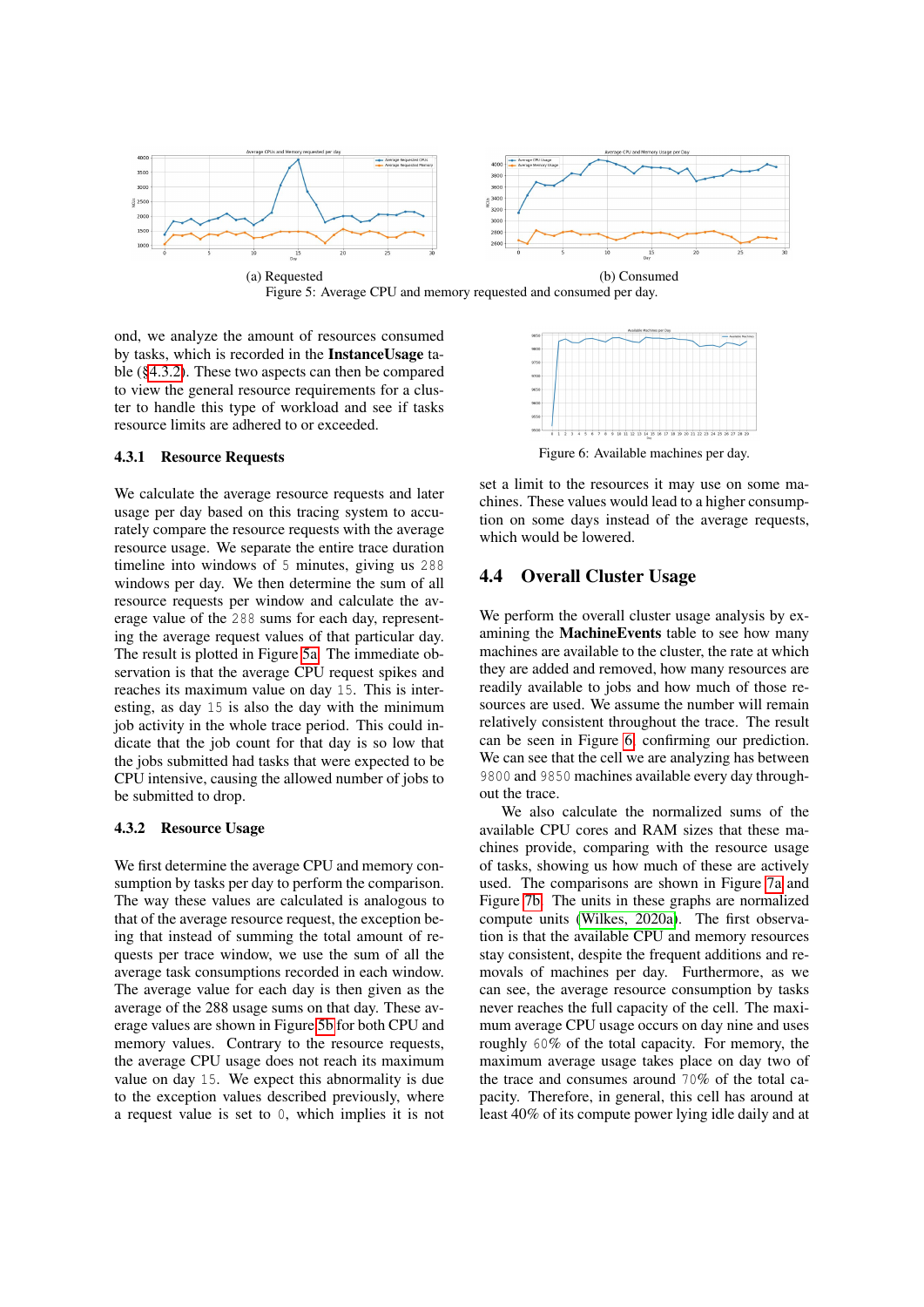<span id="page-7-1"></span>

(a) Average CPU usage vs Availability per day. (b) Average Memory usage vs Availability per day. Figure 7: Average usage of resources vs their availability per day.

<span id="page-7-2"></span>

Figure 8: Cumulative graph displaying the probability of the cell's resource utilization being at most x.

least around 30% of its memory capacity unused.

As an additional evaluation, we present a cumulative graph of the probability of overall consumption of CPU and memory resources in Figure [8.](#page-7-2) The xaxis in this graph displays the percentage of the total resources utilized. The y-axis shows the probability of the utilization being at most x at any given point in time during the trace. As we can observe, the probabilities rise drastically as of around 40% total resource utilization, with the maximum probability being reached at around 80%. We gather from this, that at no point in time during the trace was there more than 80% of the total capacity of the cell being used.

## 4.5 Infrastructure scalability evaluation

We have evaluated the scalability of the Dataprocbased Infrastructure by determining the time taken by the *resource-usage* calculation job on two different types of machines cluster: machine1 with 4 vCPU and 12GB memory, and machine2 with 2 vCPU and 6GB memory. Figure [9](#page-7-3) shows the evaluation results for the two types of machines with a different number of worker nodes. It can be observed that the time required for characterizing the workload traces steadily decreases with the number of worker nodes for both types of machines. Additionally, the values become almost constant as the worker nodes reach greater than 12. Notably, machine2 with 4, 8, 12 and 16 worker nodes have almost the same completion time as the machine1 at 2, 4, 6 and 8 worker nodes respectively. For instance, around 280 seconds is observed

<span id="page-7-3"></span>

Figure 9: Dataproc-based infrastructure scalability evaluation considering two types of virtual machines cluster having different compute resources.

when worker nodes are above 8. This is attributed to the fact that both clusters have approximately the same number of cores and memory, leading to the same performance.

# <span id="page-7-0"></span>5 CONCLUSION

Hosting workloads considering the heterogeneous nature of cloud characteristics has been a pivotal point of research for several cloud researchers and infrastructure providers in the recent past. A diligent characterization of workloads eases infrastructure providers and cloud developers. However, an efficient characterization approach of traces for the modern cloud execution models such as serverless functions is not undertaken in the past. In this work, we studied the Google cluster-traces v3 dataset, the latest of the Google cluster traces, by analyzing its properties and performing a workload characterization of the traces using our proposed scalable infrastructure based on Google Cloud Dataproc. We perform the workload characterization on this dataset, focusing on the heterogeneity of the workload, the variations in job durations, aspects of resources consumption, and the overall availability of resources provided by the cluster. Furthermore, we also show the scalability analysis of the proposed infrastructure. The findings reported in the paper will be beneficial for cloud infrastructure providers and users while managing the cloud com